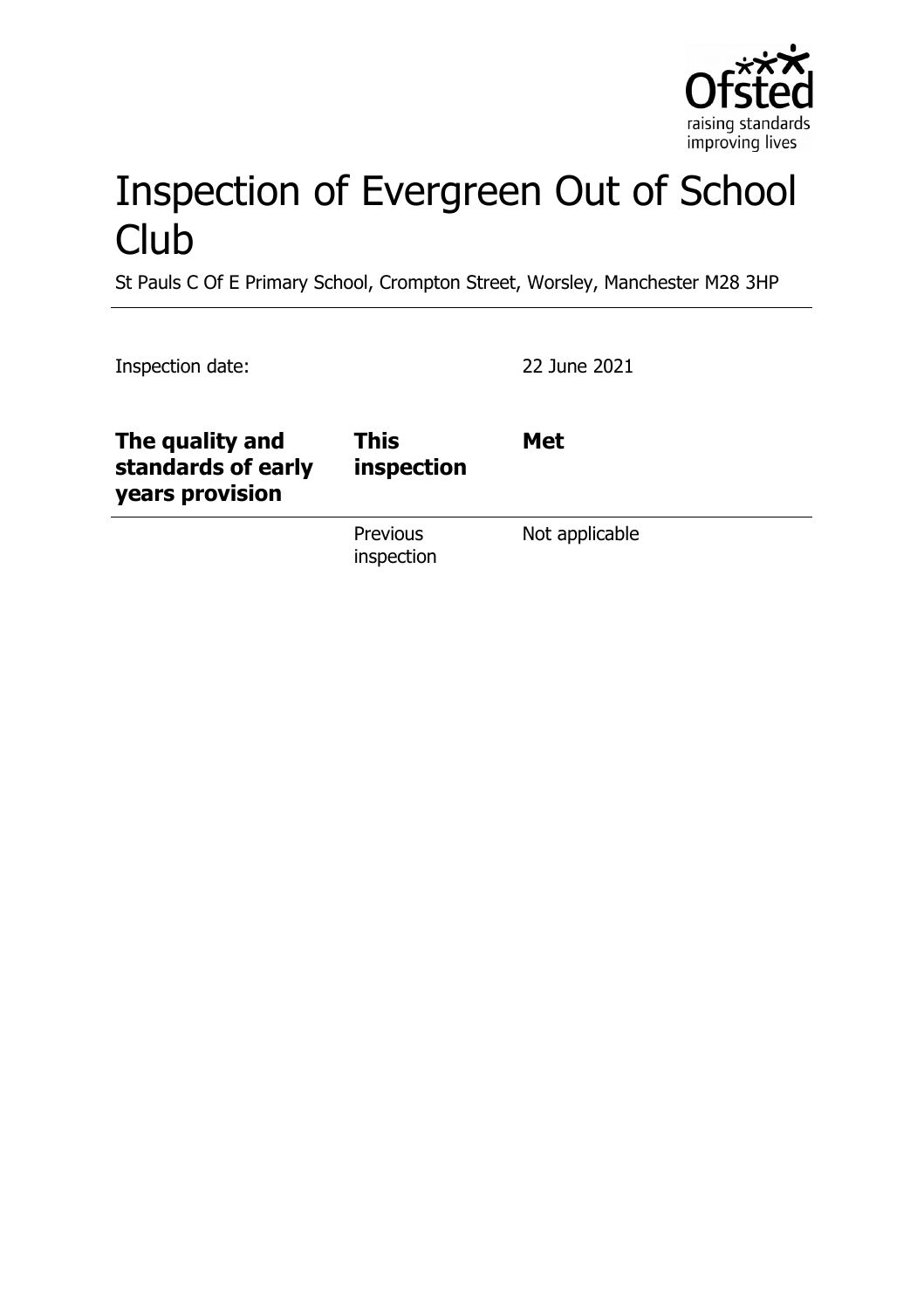

# **What is it like to attend this early years setting?**

#### **This provision meets requirements**

Children are confident and demonstrate high levels of self-esteem. They are motivated and fully engaged in purposeful and enjoyable activities. Children come into the setting and enthusiastically talk to staff about what they have been doing at school. They are happy, well settled and benefit from a warm, welcoming environment and exceptionally kind and caring staff. Children are well cared for and staff have a secure understanding of how to keep themselves safe. They manage their own risks as they balance and climb on outdoor equipment.

Children enjoy a wealth of opportunities to develop physical skills. For example, they have space to run around freely outside and hop, skip and jump, when playing hopscotch. They behave impeccably. They have a clear understanding of what is expected of them and are respectful towards staff and each other. Children of all ages play together in harmony. They develop excellent manners and social skills when they sit together at snack time. Children independently share and take turns. They use phrases such as, 'It's my turn, then it's your turn'.

Due to the COVID-19 (coronavirus) pandemic, the setting reviewed its arrangements for collecting children to reduce contact. Parents are supportive of the changes to collecting their children and share extremely positive feedback about the setting.

## **What does the early years setting do well and what does it need to do better?**

- $\blacksquare$  Staff work extremely closely with teachers at the school and discuss how they can complement children's learning. They provide experiences that help to support children to build on what they are learning in school. For example, staff support children with reading and engage them in number games. This helps children to enhance their literacy development and mathematical skills.
- $\blacksquare$  Children are totally engrossed in everything that they do. For example, children demonstrate excellent creative skills when they make wands out of cardboard and feathers. They constantly find materials and resources to make dens, both inside and outside. Staff encourage children to problem solve and initiate their own play. For example, they ask questions such as, 'What do you think you could use to decorate the den?' Children explain that they are using cones to hold the material down so that the wind does not blow it off. They take soft toys and wind-up torches into dens to relax and play quietly. This helps to promote their health and emotional well-being.
- Staff encourage children to be independent. Children choose what they want to do, manage their personal care needs and make their own sandwiches at snack time. Staff are excellent role models and respect each other and children.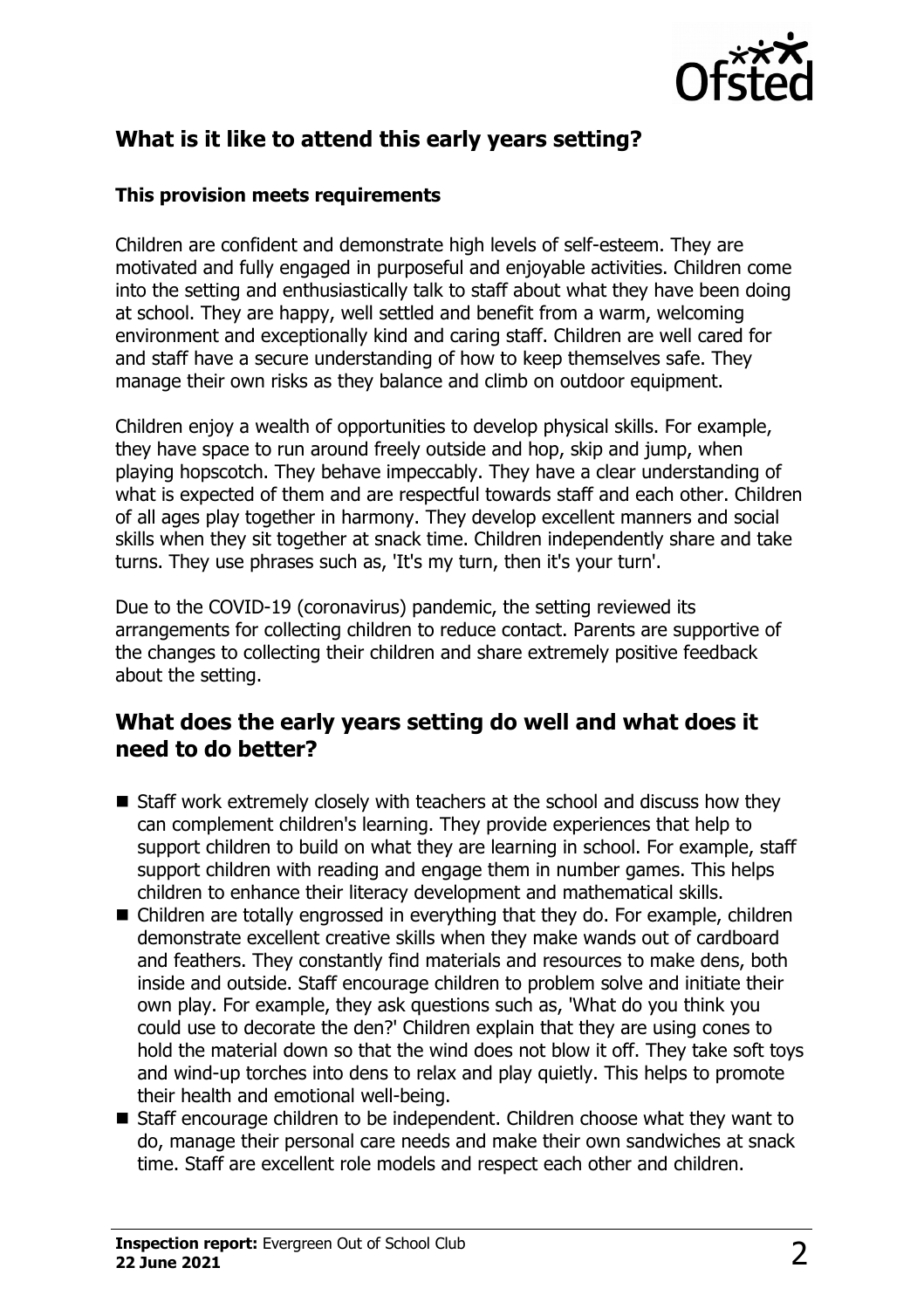

Children are respectful and demonstrate a kind, caring attitude towards staff and each other.

- $\blacksquare$  Children are confident communicators and feel safe and secure in the setting. They are confident to interact with unfamiliar people. Children talk to and interact with the inspector and tell her about their friends and family with great enthusiasm.
- The provider and manager use self-evaluation to target areas for further development in the setting. Staff constantly reflect on their practice and make changes to enhance children's experiences. Children are well listened to and their views and opinions given high priority. For instance, staff gather their feedback regularly, analyse the results and then act on them swiftly. However, the provider identifies, through self-evaluation, that she does not consistently seek the views of parents to help to identify additional areas for improvement.
- $\blacksquare$  Staff create an ethos of mutual respect and tolerance within the setting. They teach children about festivals such as Eid and Christmas and tell stories about people from different countries. However, staff do not make the best use of everyday activities to help children to learn about people and communities beyond their own experience.
- $\blacksquare$  The provider regularly observes staff practice and carries out supervision meetings to manage their performance. A targeted programme of continuous professional development and training focuses on gaps in staff's learning and children's ever changing needs. For example, recent training entitled 'Understanding Children's Emotions' has helped staff to be more aware of how children's behaviour and facial expressions do not always reflect how they are feeling. Consequently, staff feel that they are able to work more effectively when managing children's behaviour because they see the bigger picture.

# **Safeguarding**

The arrangements for safeguarding are effective.

Rigorous security measures help to ensure that children cannot leave the premises unsupervised and are protected from unwanted visitors. The manager implements the safeguarding policy and procedures effectively. She ensures that staff have a secure knowledge of what to do and who to contact should they have concerns about the safety or welfare of a child. The manager consistently reviews the policies to ensure that they are up to date with current legislation. The provider follows safer recruitment procedures to ensure that all staff are suitable to work with children. Children comment that they feel safe and well cared for in the setting.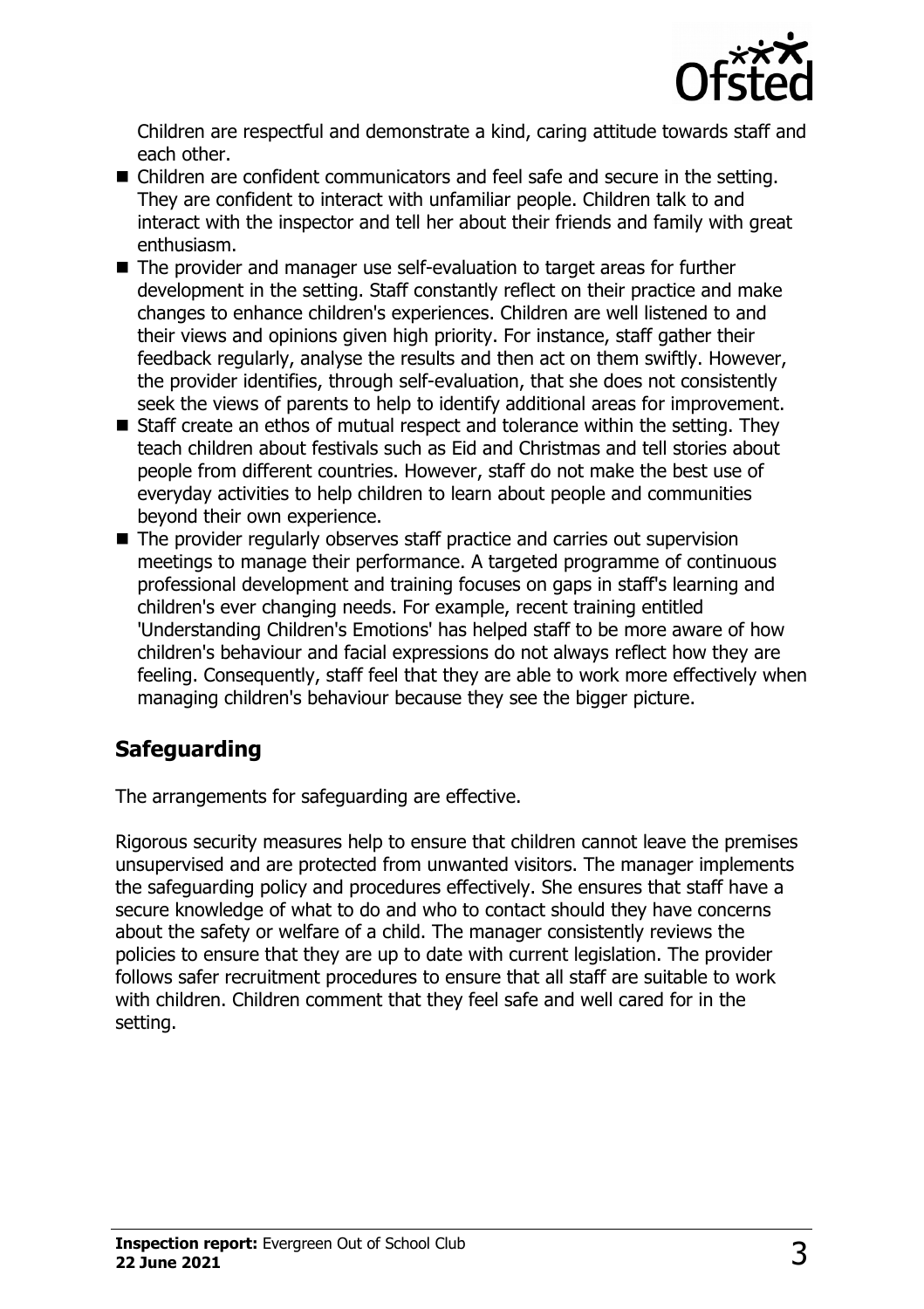

| <b>Setting details</b>                         |                                                                                      |
|------------------------------------------------|--------------------------------------------------------------------------------------|
| Unique reference number                        | EY550473                                                                             |
| <b>Local authority</b>                         | Salford                                                                              |
| <b>Inspection number</b>                       | 10130735                                                                             |
| <b>Type of provision</b>                       | Childcare on non-domestic premises                                                   |
| <b>Registers</b>                               | Early Years Register, Compulsory Childcare<br>Register, Voluntary Childcare Register |
| Day care type                                  | Out-of-school day care                                                               |
| Age range of children at time of<br>inspection | 3 to 11                                                                              |
| <b>Total number of places</b>                  | 40                                                                                   |
| Number of children on roll                     | 58                                                                                   |
| Name of registered person                      | Evergreen Children's Day Nursery Limited                                             |
| Registered person unique<br>reference number   | RP535163                                                                             |
| <b>Telephone number</b>                        | 0161 728 6061                                                                        |
| Date of previous inspection                    | Not applicable                                                                       |

# **Information about this early years setting**

Evergreen Out of School Club registered in 2017. It is owned by a private provider who also owns a private day nursery. The setting employs two members of staff, both of whom hold an early years qualification at level 3. It opens each weekday from 7.30am to 8.45am and 3pm to 6pm, term time only.

# **Information about this inspection**

#### **Inspector**

Julie Kelly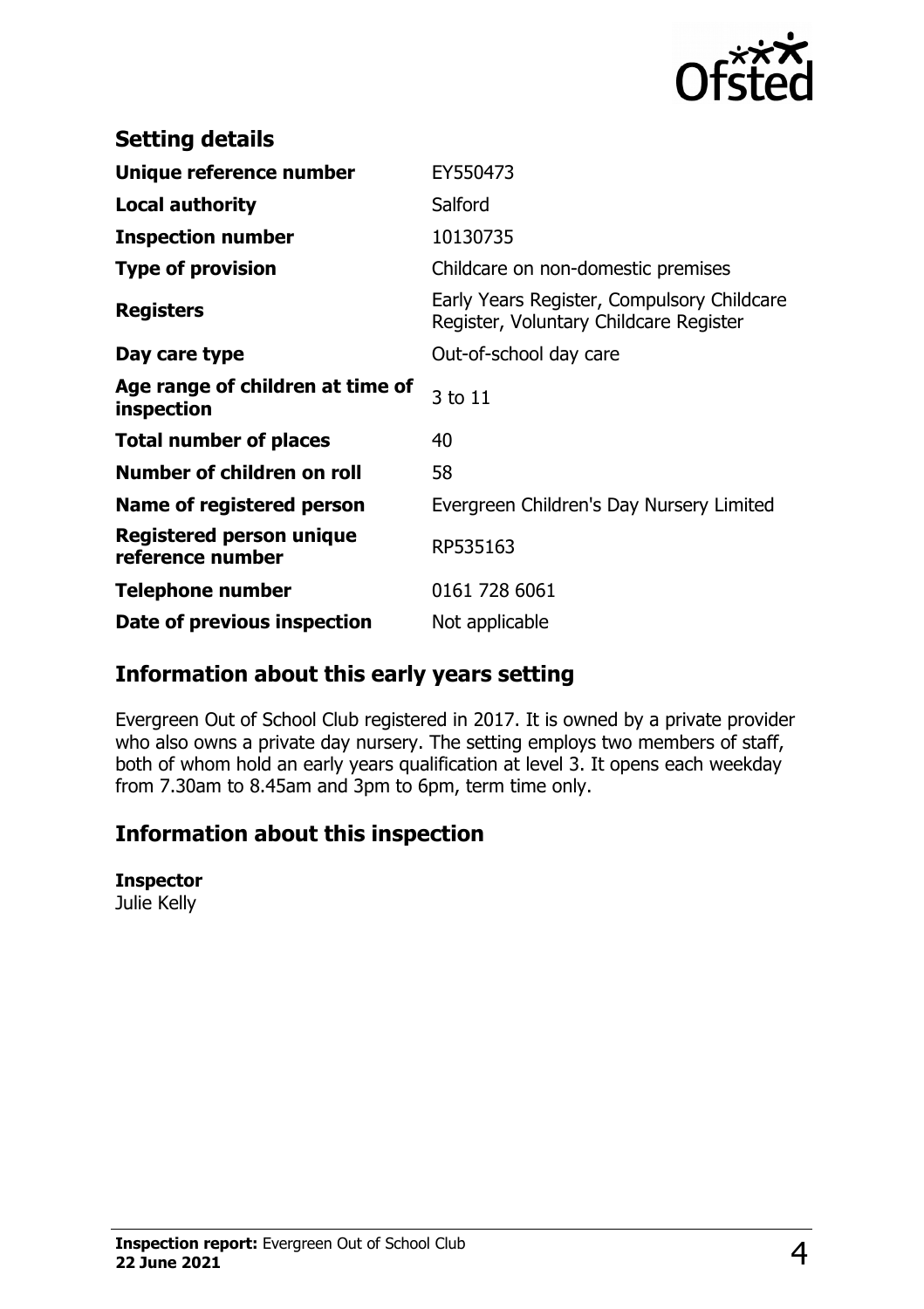

### **Inspection activities**

- $\blacksquare$  This was the first routine inspection the provider received since the COVID-19 (coronavirus) pandemic began. The inspector discussed the impact of the pandemic with the provider and has taken that into account in their evaluation of the provider.
- $\blacksquare$  The inspector carried out a tour of the setting. She held regular discussions with the provider and staff throughout the inspection.
- $\blacksquare$  Children and parents were spoken to by the inspector who took account of their views when evaluating the setting.
- $\blacksquare$  The inspector observed the interactions between staff and children throughout the inspection.
- The inspector looked at relevant documentation and checked evidence of the suitability of staff working in the setting.

We carried out this inspection under sections 49 and 50 of the Childcare Act 2006 on the quality and standards of provision that is registered on the Early Years Register. The registered person must ensure that this provision complies with the statutory framework for children's learning, development and care, known as the early years foundation stage.

If you are not happy with the inspection or the report, you can [complain to Ofsted.](http://www.gov.uk/complain-ofsted-report)